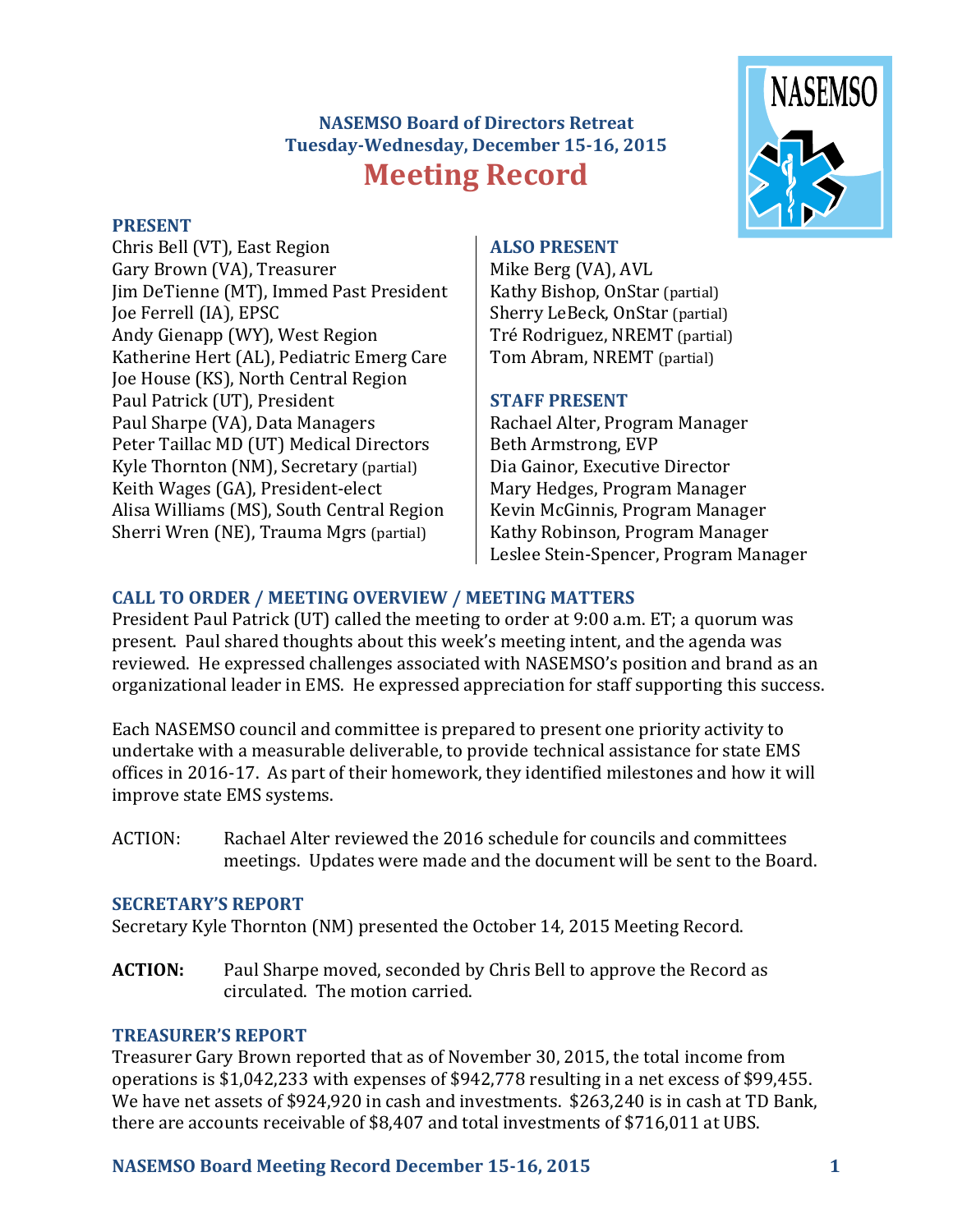# **COUNCIL REPORTS**

- **Data Managers** Paul Sharpe reported that their priority focus item is to **ascertain expanded functions of the state EMS data role**. Their focus could include licensure and certification, EMS workforce data, performance measures, trauma data, the CARES Registry, Health Information Exchanges and general integration with other data systems. Their current mission-vision-goals are limited to NEMSIS. Their measurable will be to survey each state office to ascertain what other data manager functions they are fulfilling, then revise the mission-vision-scope, incorporate the expanded focus areas into their routine business, and build GoogleDocs library to include additional reference tools.
- **Education & Professional Standards** Joe Ferrell shared that their priority project will be to **develop training for investigators and inspectors**. Milestones include development and delivery of courses. This will provide resources for state EMS offices and will allow monitoring of implementation of and drift from the education agenda. This may also serve as a basic for future planning in the development of the Scope Model changes and Education Agenda revision.
- **Medical Directors** –Dr. Peter Taillac indicated that they are **updating the model clinical guidelines** based on AHA Guidelines and other current literature. The work group is meeting monthly. They intend to integrate the Model Guidelines document with other evidence-based projects (EBG Consortium, EMS Compass, etc.). Additionally, they continue to develop draft language to amend DEA regulations impacting EMS. Remove the doctor as the registration-holder for controlled substance use, and transfer it to the agency.
- ACTION: Gary Brown moved, seconded by Christ Bell to approve the BLM paper presented by the Medical Directors Council. The vote was unanimous and the motion carried.
	- **Pediatric Emergency Care** Katherine Hert proposed that PEC **combine CP/MIH and injury prevention goals**. Providers need tools to address injury prevention issues. The impact on EMS systems is to keep children out of the system.
	- **Trauma Managers** Sherri Wren noted that their focus is leadership in trauma systems development. They intend to finalize and disseminate the **Trauma Monograph** this year, identify key issues and develop trauma-related position statements, collaborate with internal and external partners to better utilize NEMSIS and registry data to improve patient care.

## **COMMITTEE REPORTS**

- **Air Medical –** Kathy Robinson reports that the committee awaits response from Gam Wijetunge on model rules. She met with AAMS Executive Director Rick Sherlock recently, and spoke about UAV interference with crash scenes. **Intend to develop resources to supplement model rules**, for state EMS offices.
- **Communications and Technology-** Kevin McGinnis reported that they will undertake activity to **engage state ems offices in a meaningful way in national EMS communications dialogue** and advancement. The intent is to assemble an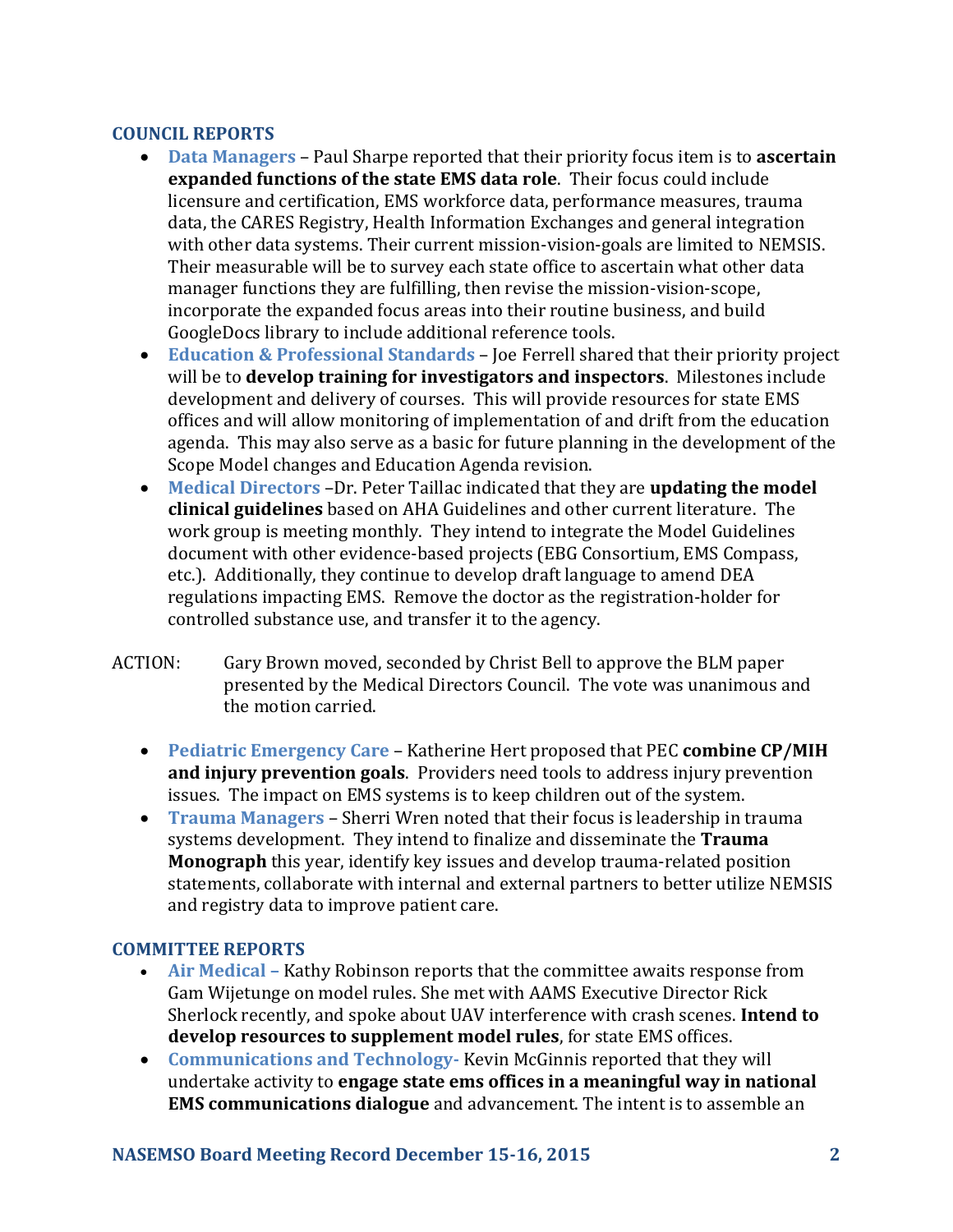accurate list of the single point of contact for each state EMS office, and share it with DHS, FirstNet and other appropriate points of contact that impact EMS communications needs. The Committee will track participation in FirstNet consultation and other types of activities to improve communications systems. The NASEMSO web site will offer a state-by-state listing of communications systems development.

- **Domestic Preparedness** Leslee Stein-Spencer reported the Committee plans to **enhance the EMS Domestic Preparedness Implement Strategy**.
- **Community Paramedicine-Mobile Integrated Health Committee** Jim DeTienne presented plans to **develop needs assessment methodology and sample legislative and regulatory language** to assist states in establishing, nurturing and overseeing CP-MIH.
- **Rural EMS –** Kevin noted the focus is to support the Joint Committee on Rural Emergency Care (JCREC) work plan, including:
	- o Planning and completion of the April 21-22, 2016 **National Rural EMS Conference;**
	- o Review and publish 2016-17 update of **Rural and Frontier EMS Agenda for the Future;**
	- o **Promote rural EMS leadership training.**
- **Government Information –** Jim DeTienne stated that the GIC serves to educate and inform membrs about current legislative and EMS policy matters. They meet bimonthly to accomplish this.
- **HITS –** On behalf of Donnie Woodyard, Mary Hedges reported that they plan to promote and demonstrate **collaboration between state EMS officials and state highway safety officials** at bi-monthly meetings of HITS Committee, on web site and national meetings. Milestones include examples of collaboration to be featured at every HITS Committee meeting. NASEMSO leadership will participate in national transportation safety meetings. This will help optimize safety for all using the nation's transportation systems.
- Safe Transport of Children Mary Hedges presented this group's intent to examine current resources and pursue research such as crash-testing, **to develop specific recommendations and best practices for safely transporting children in ground ambulances.** This will optimize safety for pediatric patients as well as for the EMS personnel transporting them.
- **Agency & Vehicle Licensure**  Mike Berg indicated that AVL intends to publish a **monograph on state licensure requirements, exemptions and special conditions for EMS agencies based out of state**. This will allow states to compare requirements, identify gaps in regulation and enable identification of best practices.

## **NASEMSO HOMELAND SECURITY PRIORITIES**

On behalf of Domestic Preparedness Chair Joe Schmider, Leslee Stein-Spencer presented two draft priorities to be presented to the National Homeland Security Consortium by December 30:

 $\circ$  Ensure that EMS has an appropriate role in homeland security planning, and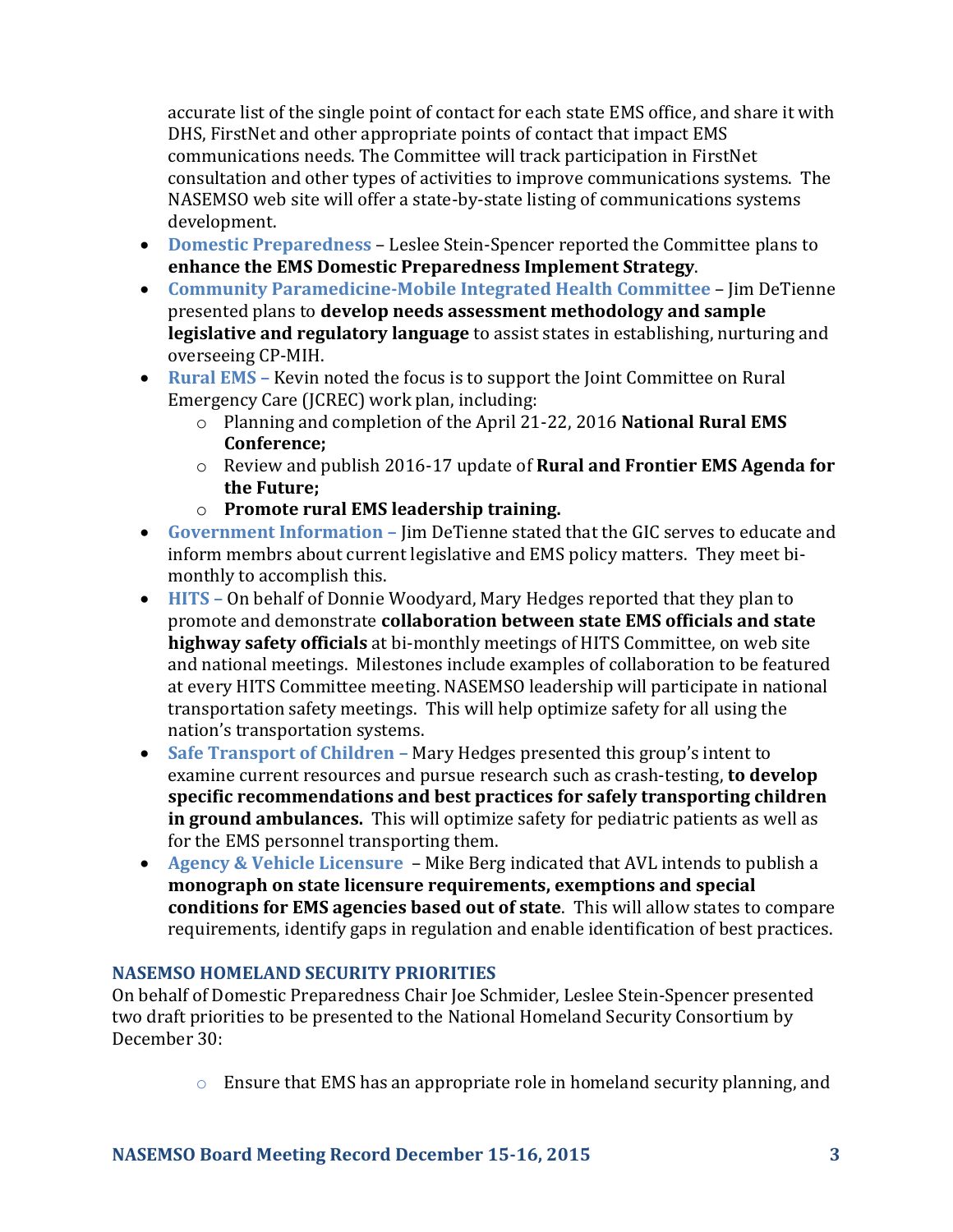- o Ensure EMS responder safety including adequate PPE, training and other considerations.
- ACTION: Jim DeTienne moved, seconded by Joe House to approve these priorities. The vote was unanimous and the motion carried.
	- **New EMS Initiative**  Kevin McGinnis explained that within the CP-MIH world, there has been a fair amount of debate over terminology. Joe House, Andy Gienapp, Joe House, Jim DeTienne, Kyle Thornton will form a task force to help write CAP-1 deliverables and differentiate this focus from NHTSA's EMS Agenda for the Future.

# **EXECUTIVE DIRECTOR'S REPORT**

- **EMS COMPASS** NASEMSO received \$1.7 million to develop performance measures using an approach based on the National Quality Forum. There is a steering committee, measurement design group, technology designers group and communications committee. Dia expressed a current project challenge to reverse engineer measures that have been developed due to a midcourse request of NHTSA OEMS to add a layer of literature review and GRADE process for evidence-based guidelines. Also, OEMS is advocating that the Prehospital Guidelines Consortium be the eventual home of the performance measures. She reports that a no-cost extension to the period of performance is being requested.
- **EMS Innovation & Improvement Center Funding Opportunity**  Dia reminded the Board that only medical schools and states are eligible for funding from EMSC. Katherine Hert has been leading a proposal writing team for NASEMSO, assessing various engagement options associated with the EIIC venture. Baylor approached NASEMSO after the NASEMSO proposal team made an initial decision to partner with Carolinas Health Services; their strengths are considerable and their only detraction is overlooking the importance of EIIC services to state EMS offices as the primary customer base. Dia posed the question to the Board about whether they prefer NASEMSO to take significant risk and time to pursue an award with CHS, or opt for a smaller advisory role, negotiating upwards with Baylor.
- ACTION: Keith Wages moved, seconded by Peter Taillac for NASEMSO to cooperate with Baylor's proposal rather than competing with them. The vote was unanimous and the motion carried. NASEMSO will seek an FTE through Baylor to support EIIC services to state EMS offices.

#### **ONSTAR BRIEFING**

Kathy Bishop shared details about OnStar's Emergency Medical Dispatch process, policies, its injury severity prediction tool and new technology that can help EMS response. The Board engaged in good dialogue about OnStar logarithms and other considerations.

#### **CAP-1 PROPOSAL 2016-17**

The Board reviewed the December 10 email from NHTSA OEMS, giving feedback to NASEMSO's concept paper for the scope of work. NHTSA used it to justify the sole source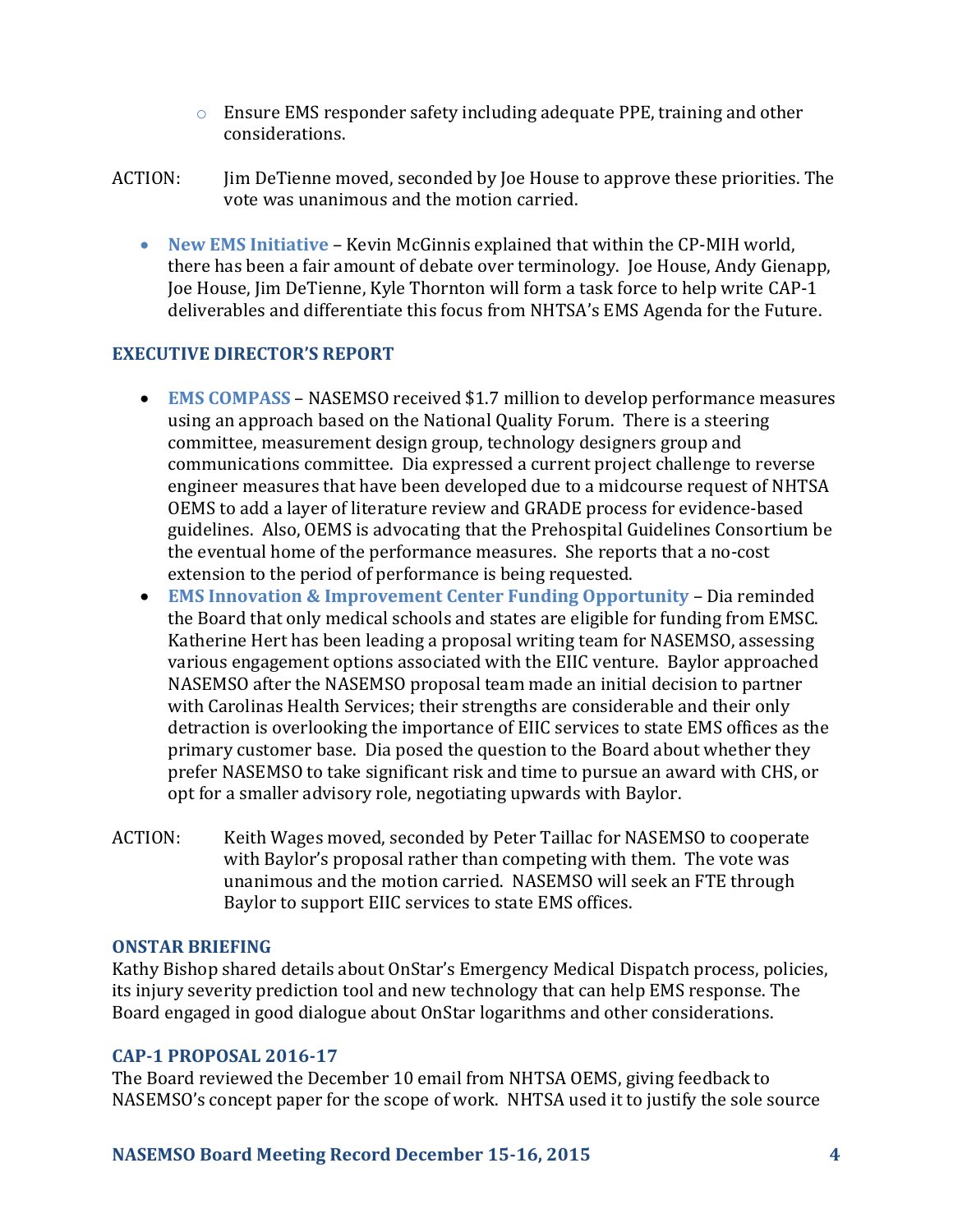justification. Staff will add specificity based on today's discussion, identifying milestones, deliverables and specific impact to the nation's EMS.

## **NASEMSO CORPORATE ENGAGEMENT**

Kathy shared the idea of selling fewer interaction opportunities to those vendors willing to partner with the association, with the intent of making the engagement more meaningful. This could also help develop regional and council-level relationships and support.

*The meeting recessed on Tuesday at 4:53 p.m. and reconvened Wednesday at 8:30 a.m.*

## **ASMI ANNUAL EVALUATION**

The Board conducted its annual evaluation of ASMI services in executive session. Paul Patrick will prepare a written report. The Board reviewed 2015 areas for improvement identified in 2015 and noted they all have been satisfactorily addressed.

# **FIELD EMS BILL**

The Board discussed IAFC's response to NAEMT's October 26 email. IAFC detailed specific points of disagreement (with which NASEMSO may or may not concur):

- 1. "The bill includes an overly-broad definition of field emergency medical services that defines a continuum of care that stretches past the emergency response scene and initial emergency medical response to include hospitalization and post-trauma therapy. We believe that a definition of field emergency medical services should be focused upon on-scene treatment and transport to the appropriate destination (historically, the emergency room, but, in the future, to include alternate destinations of care).
- 2. The bill would make for-profit companies eligible for federal grant programs. We continue to oppose this concept as being bad public policy.
- 3. The bill would designate HHS as the lead federal agency for routine emergency medical care, including field EMS. We believe that EMS is a public service that touches many disciplines and perspectives. It is part public health, part public safety, part homeland security, etc. Currently, the responsible federal agencies communicate and coordinate with each other through the Federal Interagency Committee on EMS, which we fully support.
- 4. The bill would be funded by a "check-off" box on federal tax forms. This approach is a gimmick, and we do not think that it would provide consistent, regular, adequate funding at the level that the Field EMS Bill requires."
- ACTION: Gary Brown moved, seconded by Chris Bell that while the concept of the field EMS bill is a good idea, NASEMSO does not support it in its current form. Paul Patrick tasked the Government Information Committee to draft NASEMSO's articulation of the rationale in time for January's Board meeting. The vote was unanimous and the motion carried.

## **PEDIATRIC PERFORMANCE MEASURES**

Katherine Hert expressed concerns with measures enforcing NEMSIS compliance, proficiency of pediatric-specific equipment and other areas.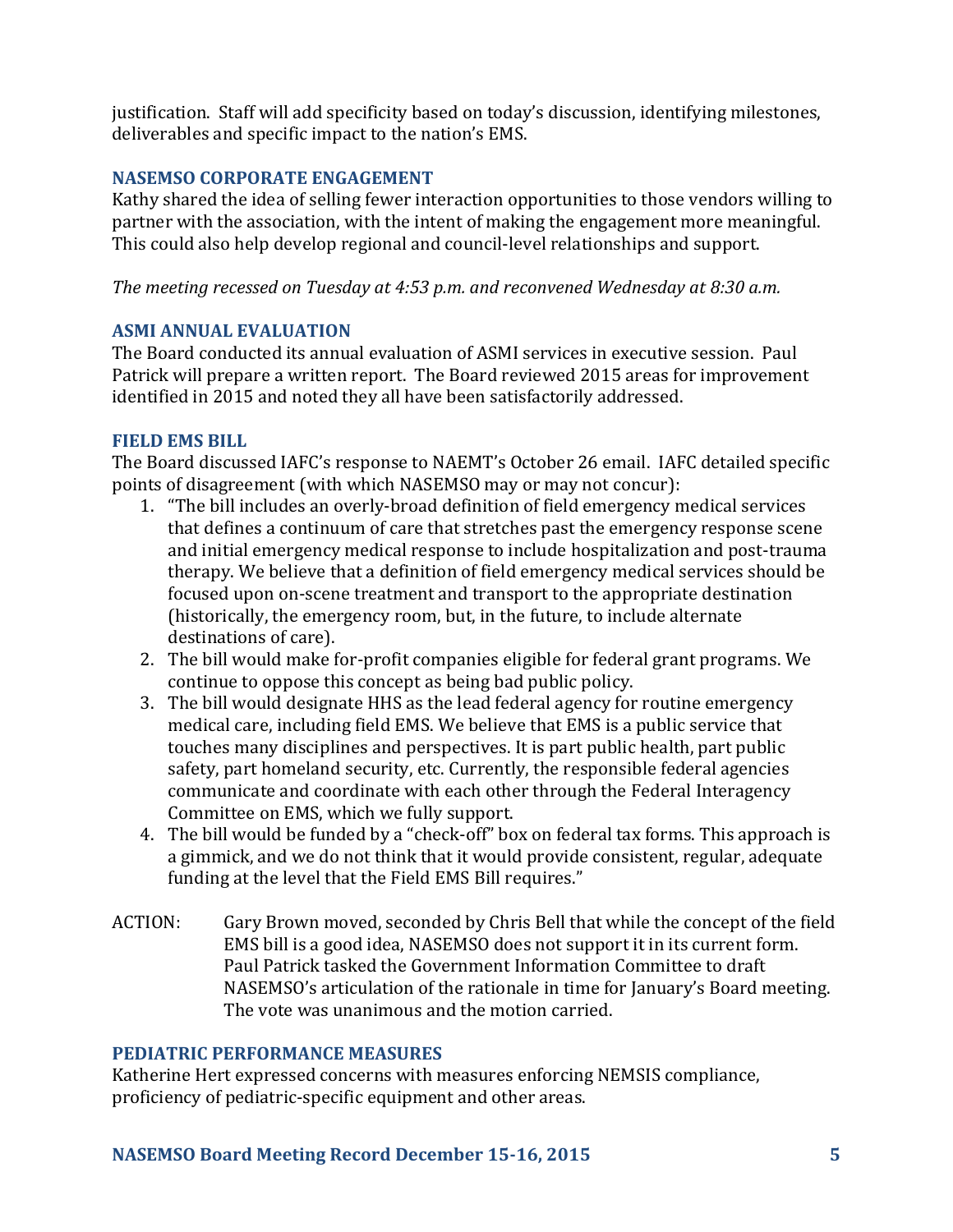ACTION: Katherine Hert moved, seconded by Chris Bell for PEC to prepare comments for the Executive Committee to take action on official NASEMSO comment. The vote was unanimous and the motion carried. Data Managers are requested to provide input to help the PEC finalize the comments.

## **REPLICA SUPPORT BY NREMT**

Executive Director Tré Rodriguez and Legal Counsel Tom Abram joined the NASEMSO Board Meeting and briefed NREMT's belief that the Compact will support both NASEMSO and NREMT needs. The proposal is to provide support to build the Compact infrastructure. There should be minimal cost to Compact states. One of the collateral benefits is clean-up of state data and another is detailed analysis of the EMS workforce.

ACTION: Jim DeTienne moved, seconded by Joe Ferrell for NASEMSO to gratefully accept NREMT's phenomenal offer and continue to work with them on implementation. The vote was unanimous and the motion carried.

## **FUTURE NASEMSO MEETINGS**

Alisa Williams briefed the Board on deliberations taken by the regional representatives after the Fall Meeting in Louisville. Themes emerged:

- States would like to continue to have input into the selection.
- A three-year rotation is agreeable by most.
- Cost should be considered for both the attendee and the association.
- ACTION: Keith Wages moved, seconded by Chris Bell to remain on the current rotation of regions and task NASEMSO staff to present to the membership for decision a list of options for each year, by region, based on suggestions from states within the region and based on NASEMSO professional staff experience. Staff will analyze options and present cost and other considerations. NASEMSO will not have a Fall Meeting beginning in 2018 but will defer that timeframe for regional face-to-face meetings as desired. Limited staff support may be available for regional meetings. The vetting process will begin with the East region in 2018; North Central region in 2019; West region in 2020. The vote was unanimous and the motion carried.

## **OTHER**

- **Nominating Committee**  Keith Wages announced that the Committee will convene in Bethesda at the Spring Meeting, consisting of the regional representatives or their designees along with Keith. The person elected will serve for 2.5 years.
- **Staff "Executive Session"**  staff expressed gratitude to NASEMSO for the opportunity to work in partnership with such high quality leadership.
- **Dean Cole Retirement** –
- ACTION: Paul Sharpe moved, seconded by Joe House for Beth to prepare a resolution recognizing Dean. The vote was unanimous and the motion carried.